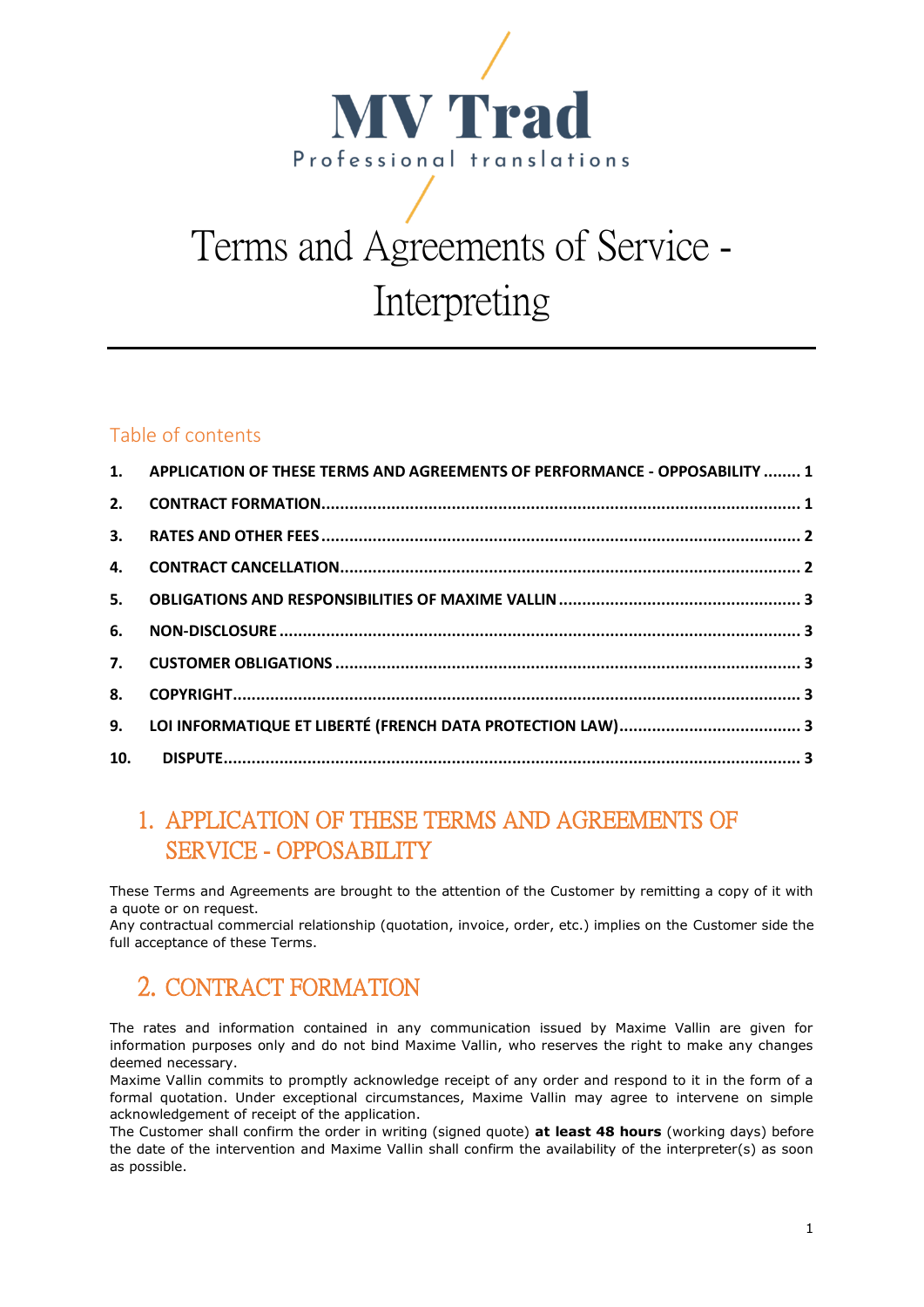For an order placed after that time limit, the formation of a sales contract will depend on the availability of the interpreter.

Any sales contract (agreed and signed quotation) binds Maxime Vallin after his written confirmation. Any change to the order will be subject to a new agreement.

## <span id="page-1-0"></span>3. RATES AND OTHER FEES

#### 3.1 Rates

The rates are those in force at the time of the formation of the contract. They are equal to one hour or one day of interpretation and for one or more interpreters. Every first hour started is due. Any additional service time to the initial order is billed on a thirty-minute basis.

For extended time services, flat-rate discounts can be offered on a case-by-case basis, the conditions of which will be specified either in an agreement or in the quote.

Rates include service at the Customer's site, preparation time and travel time.

### 3.2 Other fees

**Travel costs** will apply under the following conditions:

- Montpellier and its immediate surroundings: no travel costs;
- Beyond 50 km from the workplace: following legal mileage allowance

Extra **fees for spare time** at the Customer's site will be charged per interpreter in case of:

- travel time exceeding 1 hour from Maxime Vallin's head office;
- a service requiring the interpreter(s) to stay on or near the Customer's site between two interventions for the same Customer, excluding the scheduled lunch break time.

**A meal plan will be charged** if the meal break is between two interventions on the same place for the same Customer, requiring the interpreter to stay on site.

And the **actual fees**, i.e. all the ancillary costs related to the mission: tolls, train tickets, etc.

#### 3.3 Exceptional preparation

In the case of certain specific interventions requiring additional preparation, the Customer will be charged extra availability time (prior meeting of the speakers, preparation of contents, rehearsals…).

#### 3.4 Payment and penalties

Invoices can be paid in cash upon receipt, paycheck – with recipient Maxime Vallin – or by bank transfer. Any sum due to Maxime Vallin and not paid at contractual maturity will result, after ineffective reminders, according to articles L1441-3 and 4, L441-6 of France's Code du Commerce, in penalties calculated on the basis of 3 times the legal interest rate in force per 30-day installment and a flat-rate compensation for collection costs of 40 euros. Law No. 2012-387 of 22 March 2012 on law simplification and facilitated administrative procedures.

## <span id="page-1-1"></span>4. CONTRACT CANCELLATION

Any cancellation of the order by the Customer must occur at least 48 hours before the scheduled date of the intervention (2 working days). For services longer than 4 hours, any cancellation must occur at least 5 working days before the scheduled date of the intervention.

In case of cancellation passed the aforesaid time limit, an invoice will be dispatched according to the following conditions:

| 1 day before (before 6 p.m.)         | D-dav                                   |  |  |
|--------------------------------------|-----------------------------------------|--|--|
| charged<br>Spare time fees<br>per    | Total invoice amount charged (excluding |  |  |
| interpreter (see applicable rates)   | travel and spare time fees)             |  |  |
| • Orders above 4 hours:              |                                         |  |  |
| 5-3 days before (before 6 p.m.)      | 2 days before or less                   |  |  |
| charged<br>fees<br>Spare time<br>per | Total invoice amount charged (excluding |  |  |
| interpreter (see applicable rates)   | travel and spare time fees)             |  |  |
|                                      |                                         |  |  |

#### • Order under or equal to 4 hours: